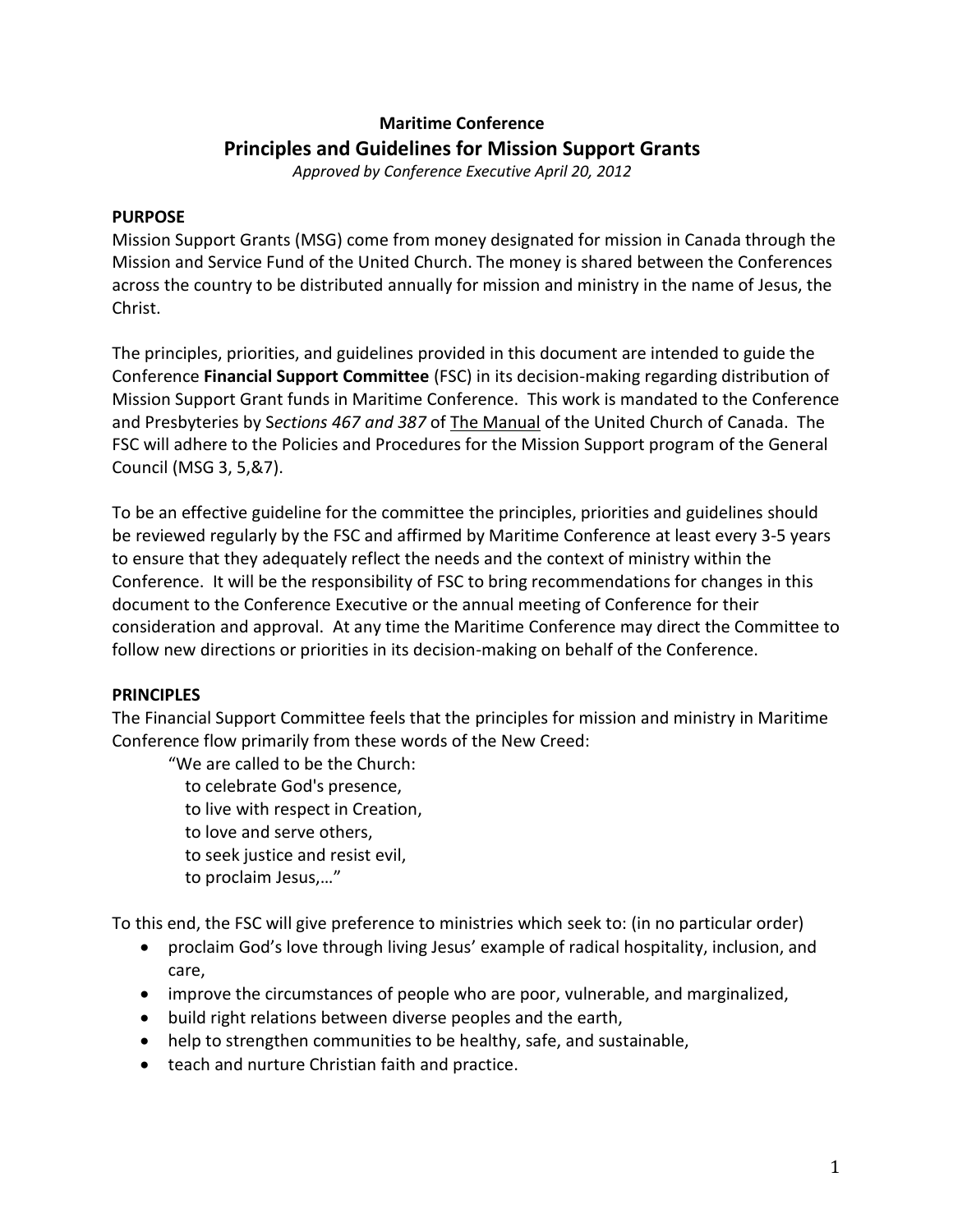# **GUIDELINES**

At this time the primary mission units of Maritime Conference are described as Pastoral Charges and Community Ministries. There is a wide spectrum of ministries that fall within these categories. Funding is provided in the following categories:

CATEGORY 1: CONGREGATIONAL AND PASTORAL CHARGE MINISTRY

a) New Church Development Ministry

Congregations, Missions, and Pastoral Charges that have been identified by their Presbyteries as a New Church Development or Church Redevelopment project may be considered for Mission Support funding for a maximum of ten years from date of original application.

- b) Bridge Funding or Crisis Intervention Assistance Pastoral charges having difficulty with core expenses, and therefore, are unable to meet existing financial obligations may be considered for funding for up to 2 years. Funding is intended to allow a time of discernment, healing, or exploring options. The pastoral charge will not be eligible for further bridge funds for five years.
- c) Transformational Ministries

Pastoral charges seeking to develop new directions for their ministry may be eligible for funding for a maximum of 3 years. Applicants will need to demonstrate a clear vision, a strategy with distinct and measurable goals, support from their governing body, and a long-range plan for financial sustainability.

CATEGORY 2: COMMUNITY MINISTRIES – MISSIONS, OUTREACH MINISTRIES, AND SOCIAL ISSUES PROJECTS

# a) Community-based Outreach Ministries/Projects

#### b) Congregational-based Outreach Ministries/Projects

c) Chaplaincy

All grant applications will be considered on a case by case basis annually. Approval in one year does not mean guaranteed approval in subsequent years.